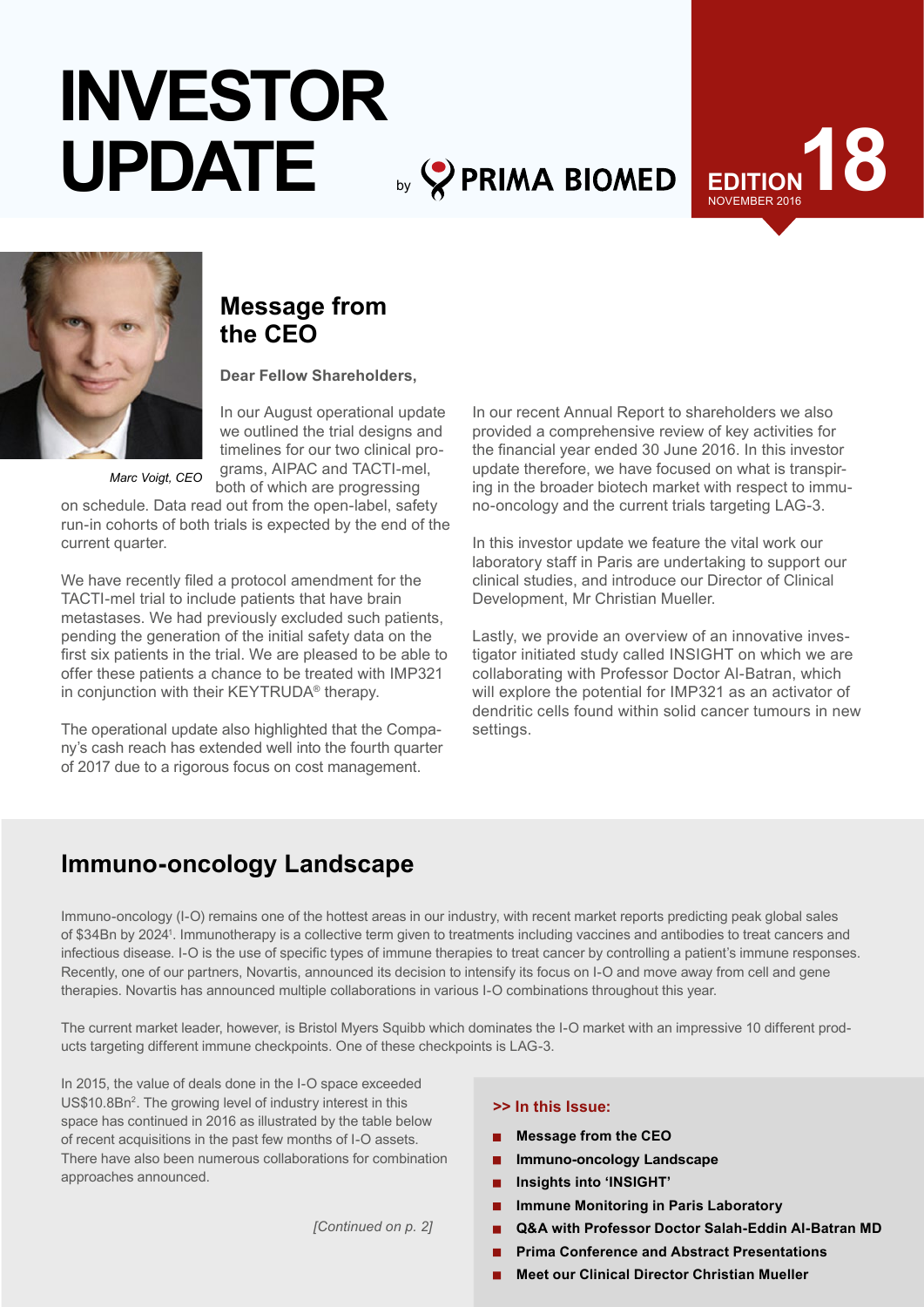

#### *[Continued from p. 1]*

LAG-3 clinical development is gaining momentum with some of the world's largest pharmaceutical companies conducting trials of their version of an antibody that removes the brakes from the immune system or that depletes the chronically LAG-3 activated T cells involved in auto-immunity (IMP731). Large pharma including Merck and Boehringer Ingelheim have recently

| <b>Parties</b>                                 | Value of deal                                                   |
|------------------------------------------------|-----------------------------------------------------------------|
| Novartis and Xencor: bispecific antibodies     | \$150M upfront and \$2.4Bn milestones                           |
| <b>BMS acquired Flexus Biosciences</b>         | \$1.25Bn                                                        |
| Advaxis and Amgen collaboration                | \$40M upfront and \$25M investment plus<br>\$475M in milestones |
| Pfizer acquiring Medivation oncology portfolio | \$14Bn cash                                                     |
| Astellas acquiring Ganymed                     | €422M upfront and €860M in milestones                           |

announced they too are trialing their own versions of LAG-3 antibodies. Coupled with our own IMP321 programs and the INSIGHT trial (which we discuss in more detail in this newsletter), the table below reproduced from a recent research report by Van Leeuwenhoeck Research (US) Inc shows how Prima is either directly or indirectly involved in 5 of the 13 clinical trials currently targeting LAG-3.

#### **Current Clinical Trials targeting LAG-33**

| Company                                | <b>Product</b>       | <b>Indication</b>                  | <b>Phase</b>   |     | <b>Patients   Remarks</b>                                                                                                                                                                                  |
|----------------------------------------|----------------------|------------------------------------|----------------|-----|------------------------------------------------------------------------------------------------------------------------------------------------------------------------------------------------------------|
| Prima BioMed                           | <b>IMP321</b>        | <b>Metastatic Breast</b><br>Cancer | I <sub>1</sub> | 211 | Adenocarcinoma Breast Stage IV. 2arms: Paclitaxel + IMP321 at the<br>RPTD and Active Comparator: Comparator: Paclitaxel + Placebo                                                                          |
| Prima BioMed                           | <b>IMP321</b>        | Metastatic Melanoma                |                | 24  | Multicentre, Open Label, Dose Escalation, Phase 1 Study in Patients                                                                                                                                        |
| <b>Novartis</b><br>(partnership Prima) | <b>LAG525</b>        | Various<br>Cancers                 | 1/11           | 416 | May 9, 2015: Safety and Efficacy of LAG525 Single Agent and in<br>Combination With PDR001 in Patients With Advanced Malignancies                                                                           |
| <b>Bristol Myers Squibb</b>            | BMS986016            | Solid Tumors                       | I/IIa          |     | Sep 25 2013: Phase I/2a Dose Escalation and Cohort Expansion Study<br>360 of the Safety, Tolerability, and Efficacy of Anti-LAG-3 Mab Alone and in<br>Comb with Anti-PD-1 Nivolumab.in Solid Tumors        |
| <b>Bristol Myers Squibb</b>            | <b>BMS986016</b>     | Hematologic Neo-<br>plasms         | I/IIa          |     | Feb 12, 2014: Phase 1/2a Dose Escalation and Cohort Expansion<br>132 Study of the Safety, Tolerability, and Efficacy in Combination With<br>Anti-PD-1 Nivolumab, in Relapsed or Refract BCell Malignancies |
| <b>Bristol Myers Squibb</b>            | <b>BMS986016</b>     | Glioblastoma                       |                | 68  | 2016_01_19: A Phase I Trial of Anti-LAG-3 or Anti-CD137 Alone and<br>in Combination With Anti-PD-1 in Patients With Recurrent GBM                                                                          |
| <b>Bristol Myers Squibb</b>            | <b>BMS986016</b>     | <b>NSCLC</b>                       | $\mathbf{I}$   |     | April 21, 2016: A Phase 2, Fast Real Time Assessment of Combination<br>504 Therapies in Immuno-Oncology Study in Subjects With Advanced<br>NSCLC (FRACTION-Lung)                                           |
| <b>Merck</b>                           | MK4280               | Solid Tumors                       |                | 70  | March 22, 2016 : A Phase 1 Trial as Monotherapy and in Combination<br>With Pembrolizumab in Subjects With Advanced Solid Tumors                                                                            |
| GlaxoSmithKline<br>(partnership Prima) | GSK2831781 Psoriasis |                                    |                |     | July 17, 2014: A Randomised, Double Blind Placebo-Controlled,<br>67 Single Asc Dose Study of Safety, Tolerability, Pharmacokinetics of<br>a IV Dose in Healthy Subjects and Patients With Psoriasis        |
| Tesaro                                 | <b>TSR033</b>        | Various cancers                    | Preclinical    |     | Antibodies to Human TIM3 and LAG3 Demonstrate Potent Activity<br>in a Dendritic Cell / T Cell MLR and Have Increased Activity in<br>Combination with Anti PD 1                                             |
| Agenus/Incyte                          |                      | Undisclosed                        | Preclinical    |     |                                                                                                                                                                                                            |
| Macrogenics                            | MGD013               | Various cancers                    | Preclinical    |     | At its 2015 R&D Day, pre-clinical data showing that the co-blockade<br>of PD-1 and LAG-3 via a PD-1 x LAG-3 DART molecule significantly<br>enhanced T-cell response                                        |
| Sanofi/Regeneron                       |                      | Cancer                             | Preclinical    |     |                                                                                                                                                                                                            |

We still have a bit to learn about LAG-3, the role it plays and how we can target it to treat diseases like cancer. Even though Prima is still a small company, we occupy a prominent position in the LAG-3 field and we are very pleased by the increasing awareness of this promising immune checkpoint.

––––––––––––––––

http://nebula.wsimg.com/9c18c5f45768f11347291024199b3730?AccessKeyId=F1B3D293B900048B2E3E&disposition=0&alloworigin=1

<sup>1</sup> http://finance.yahoo.com/news/global-immuno-oncology-strategic-insight-131800166.html

<sup>2</sup> https://www.linkedin.com/pulse/immuno-oncology-deals-worth-over-1089-billion-2015-nicholas-longworth.

<sup>3</sup> Van Leeuwenhoeck Update Report: Prima BioMed at the Forefront of LAG-3. September 1, 2016: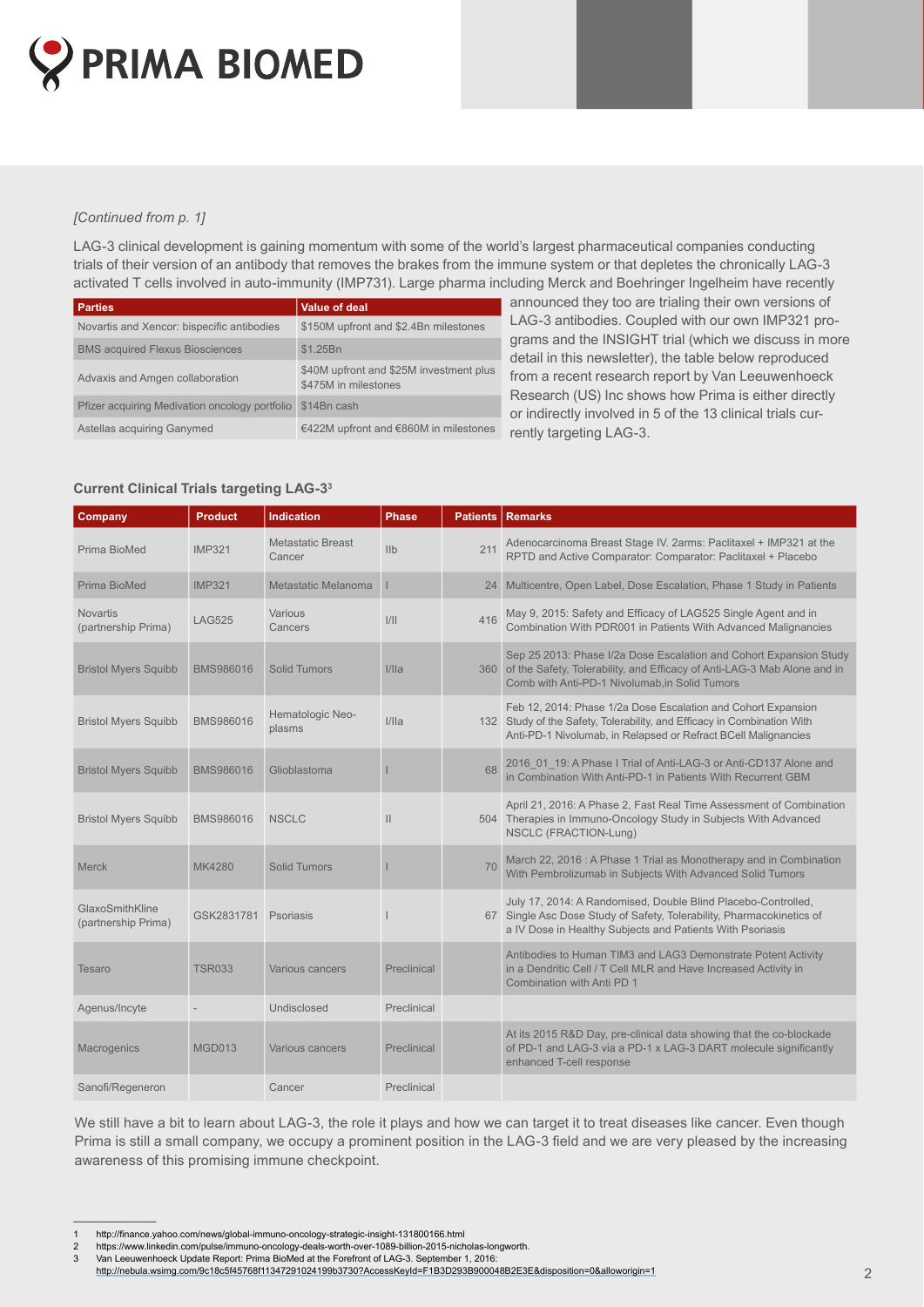# **Insights into 'INSIGHT'**

In July we announced to the market that we have entered into a collaborative study investigating the intra-tumoral injection of IMP321. This investigator sponsored study will be conducted by the Institute of Clinical Cancer Research (IKF), Krankenhaus Nordwest GmbH in Frankfurt Germany.

Unfortunately, many solid tumours have evasive mechanisms to prevent the active killing of their cells. The tumour microenvironment can often contain a complex cocktail of immune system inhibitors generated by the tumour to switch off our normal mechanisms of controlling cancer.

This new study will explore the potential for IMP321 as an activator of local dendritic cells found within solid cancer tumours, as opposed to AIPAC that is looking at boosting all antigen presenting cell (APC) responses to solid tumours post chemotherapy, or TACTI-mel where we aim to boost APC responses to help improve suboptimal responses to KEYTRUDA®. Both AIPAC and TACTI-mel are directed at improving the respons es of circulating APC (dendritic cells and monocytes) while INSIGHT will look to activate those APC's that are already directly infiltrating a tumour.

Lead Investigator of this pilot trial is Prof. Doctor Salah-Eddin Al-Batran, the Director of Oncology at the IKF. Prof. Doctor Al Batran is also featured in the Q&A section of this investor update. Prima will provide the IMP321 clinical supply for the trial but there will be no material funding required from us. The commencement of the study is subject to all necessary regulatory and ethical allowances.

We believe this is an ideal opportunity to investigate further clinical applications for IMP321. Direct injection into tumours, if shown to be successful, could much more rapidly activate a patients' immune system to respond to their disease.

| Title of Study                                   | <b>INSIGHT:</b> An explorative, single center, open-labeled, phase I study to evaluate the feasibility and safety<br>of intra-tumoural, intra-peritoneal, and subcutaneous injections with IMP321 (LAG-3Iq fusion protein) for<br>advanced stage solid tumor entities |
|--------------------------------------------------|-----------------------------------------------------------------------------------------------------------------------------------------------------------------------------------------------------------------------------------------------------------------------|
| <b>Objectives</b>                                | • Feasibility, safety and toxicity<br>• Immune response in whole blood and tumour tissue<br>• Identification of biomarkers that correlate with clinical response / clinical outcome                                                                                   |
| <b>BMS acquired Flexus</b><br><b>Biosciences</b> | Monocenter, open-labeled, phase I study                                                                                                                                                                                                                               |
| <b>Planned Sample size</b>                       | Up to 40 patients                                                                                                                                                                                                                                                     |
| <b>Clinical trial identifier:</b>                | To be determined                                                                                                                                                                                                                                                      |

#### **INSIGHT SYNOPSIS**

## **Do we have your correct email address?**

If Boardroom has a valid email address for you then you can receive all communication fom Prima, including investor newsletters like this one, electronically. To add an email address to your account, or change the email registered there, please call Boardroom Ltd on **1300 737 760** within Australia or **+61 2 9260 9600** outside Australia.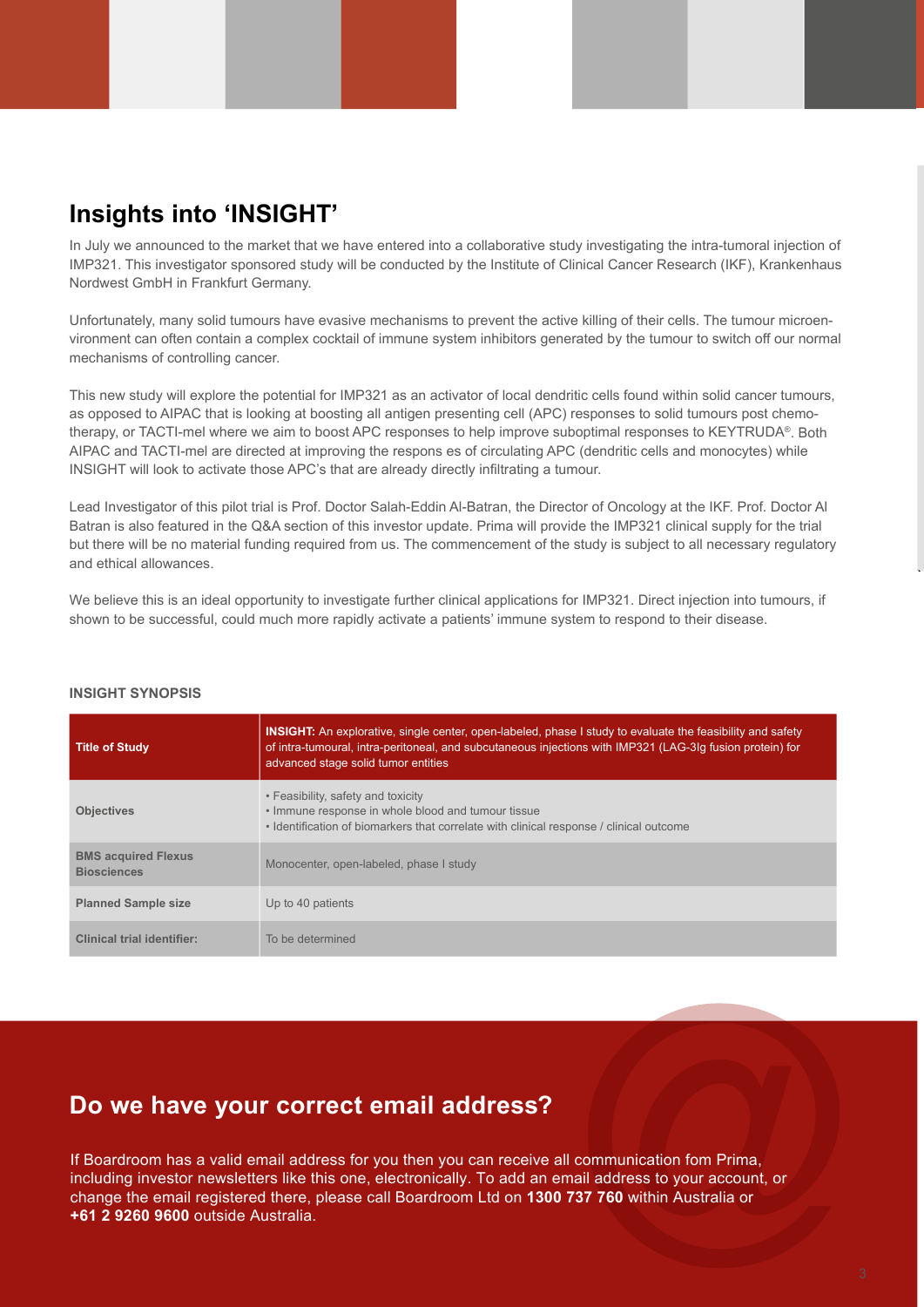

# **Immune Monitoring in Paris Laboratory**

In addition to some research and development activities regarding LAG-3, staff at our laboratory in Châtenay-Malabry, south of Paris, are kept busy conducting immune monitoring for both our AIPAC and TACTI-mel clinical trials.

Patients in each of these trials are intensively monitored for their responses to treatment with IMP321, including their immune response. Blood samples are collected at pre-specified intervals and shipped to Paris from different centers in Europe. The staff in the lab are experts in conducting specially designed assays that are capable of analysing subtle changes in the immune status of patients. A separate vendor in Paris measures inflammatory cytokine levels and activation markers on blood samples. This is an essential activity to ensure the health and safety of our patients but also for measuring and analysing the magnitude of responses to treatment with IMP321.

In parallel, for our TACTI-mel clinical trial in melanoma being conducted in Australia, blood samples are collected and assessed at a local vendor in Melbourne by flow cytometry. These assays are evaluating the number of activated T cells and number of antigen presenting cells over the course of the treatment.

We then collectively analyse all of the data generated, together with the investigators at each of our clinical sites in order to have a more complete picture of our patient responses.

# **Q&A with Professor Doctor Salah-Eddin Al-Batran MD**

#### **Q. What is an investigator sponsored study?**

An investigator sponsored study is typically an academic study planned and conducted by an investigator with expertise in his or her field to investigate a new therapeutic strategy or a new drug application, for example in a new indication. This can be prior to, or after market authorisation. Companies producing the drug may provide material or support for the trial, but unlike clinical trials sponsored by biotech or pharmaceutical companies, they do not manage the trial or the data.

Investigator sponsored studies represent an important component of clinical research and drug development. They facilitate the exploration of innovative drugs in other indications or within alternative combinations. They also help to cross-link high-end academic research with clinical drug development.

#### **Q. Can you tell us a little about yourself?**

I am Director of the Institute of Clinical Cancer Research and Director of GI Oncology at the Krankenhaus Nordwest-University Cancer Center, Frankfurt. I am a qualified haematologist and oncologist and my main fields of interest are upper GI malignancies, specifically esophageal and stomach cancer. Approximately 10 years ago, I founded the FLOT Gastric Cancer Network, which comprises more than 180 medical centers.

#### **Q. What are you hoping to achieve with the INSIGHT study?**

As its title suggests, we are seeking new insights into the immunological and anti-tumoral effects of IMP321 when administered using alternative methods like direct intratumoral injection or intraperitoneal application. We aim to gain a better understanding of the mechanism of action of this very interesting and highly innovative drug following promising results from previous studies and the favourable safety profile of IMP321. We will also explore the potential to extend the positive results obtained by subcutaneous injections of IMP321 in metastatic renal cell and breast carcinomas to further solid tumour entities.

#### **Q. What interests you about immuno-oncology or more specifically about IMP321?**

Immunotherapy is the future of cancer therapy. In 20 years, immunotherapy will be the mainstay of every cancer treatment. IMP321 belongs to a new class of immuno-oncology drugs that will help more effectively control cancer than with classic PD-1/PD-L1 inhibitors. It is the way the industry is heading and Prima is right at the forefront of this movement with its portfolio of LAG-3 product candidates.

#### **Q. What is the expected timeframe for receiving the required approvals and for the trial itself?**

We expect to have all the necessary approvals in place within the next two months and to be ready to commence the trial within the next three months.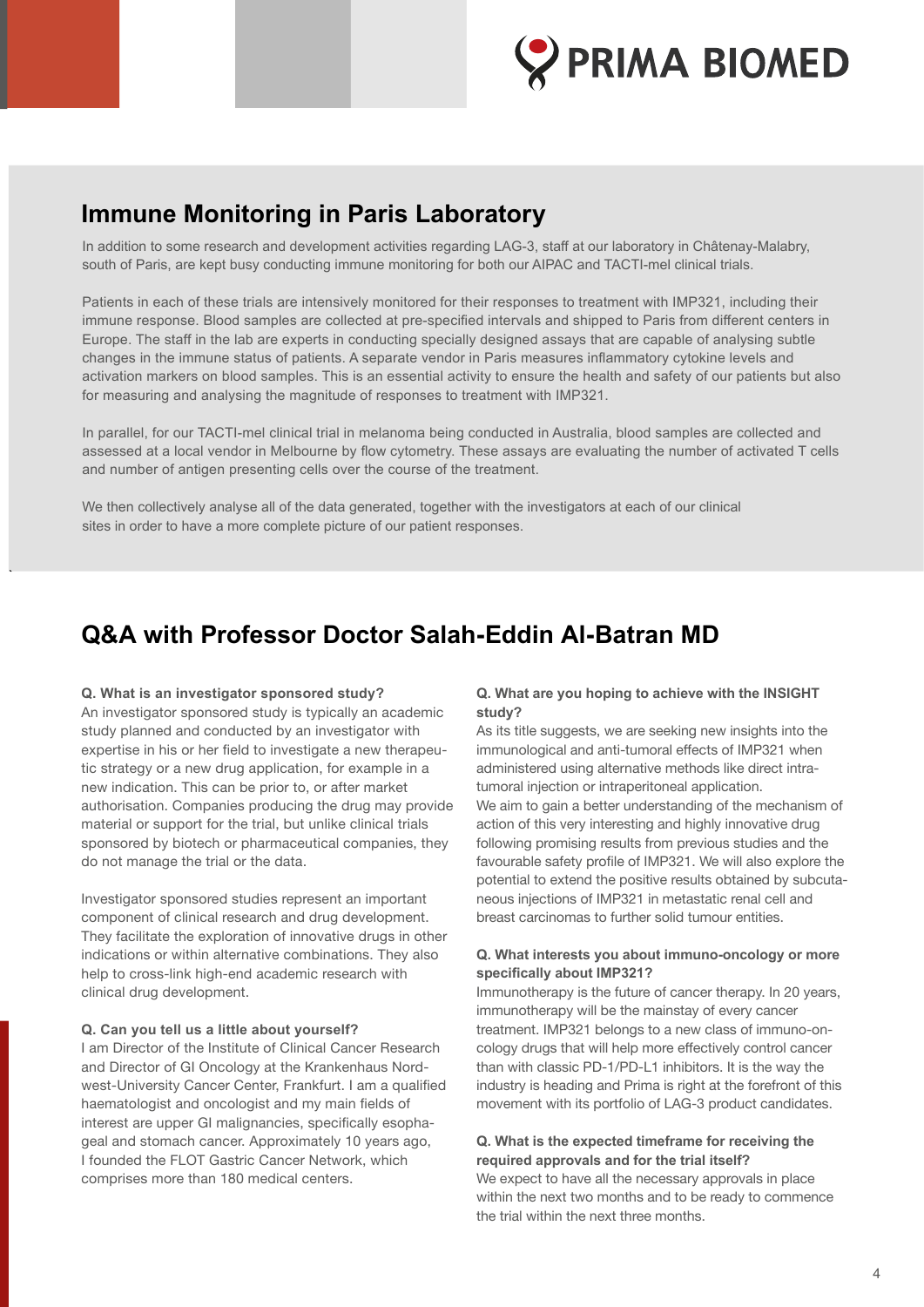# **Prima Conference and Abstract Presentations**

#### **Christian Mueller at ESMO**

Prima's Director of Clinical Development, Christian Mueller (separately profiled), presented two Poster Presentations during the ESMO Symposium on Immuno-Oncology - Advances in cancer immunotherapy; From vaccines to antibodies and cell therapies from 4-6 November 2016 in Lausanne, Switzerland. The first abstract is titled "TACTI-mel (Two ACTive Immunotherapeutics in melanoma): A Phase 1 trial in patients with unresectable or metastatic melanoma receiving IMP321 (LAG-3Ig fusion protein) as an adjunctive therapy to anti-PD-1 therapy with pembrolizumab." The second abstract is titled "AIPAC (Active Immunothrapy PACli-taxel): A Phase IIb trial in hormone receptor-positive metastatic breast carcinoma patients receiving IMP321 (LAG-3Ig fusion protein)or placebo as adjunctive to a standard chemotherapy regimen of paclitaxel."

#### **Professor Triebel at SITC**

Prof. Triebel was selected to be a guest speaker for a rapid fire presentation in the New Cancer Immunotherapy section at the Society for the Immunotherapy of Cancer (SITC) conference in November. The meeting is being held in National Harbor (MD) in the USA (Nov 9-13 2016). Prof. Triebel spoke at the conference about the combination of IMP321 with a PD-1 checkpoint inhibitor.

His presentation slides are available at the following link: http://primabiomed.com.au/investor/TriebelSITC2016.pdf

Prof. Triebel was also interviewed on LAG-3 treatments including IMP321 ahead of the SITC conference. For further details on this interview and the other companies presenting at SITC please refer to the following link: http://bit.ly/2fegmo2



*Christian Mueller*

## **Meet our Clinical Director Christian Mueller**

Our German office welcomed our new clinical director Mr Christian Mueller in June. Christian has more than 10 years experience in the field of oncology drug development. Christian's previous roles include the assembly of a clinical team responsible for the development of the lead product at Medical Enzymes AG. More recently Christian oversaw the clinical development of the lead immuno-oncology antibody at Ganymed Pharmaceuticals AG where he successfully ran an approved regulatory Phase II, 200+ patient clinical trial. Based on this clinical data the company was successfully sold to Astella.

**´ ´**